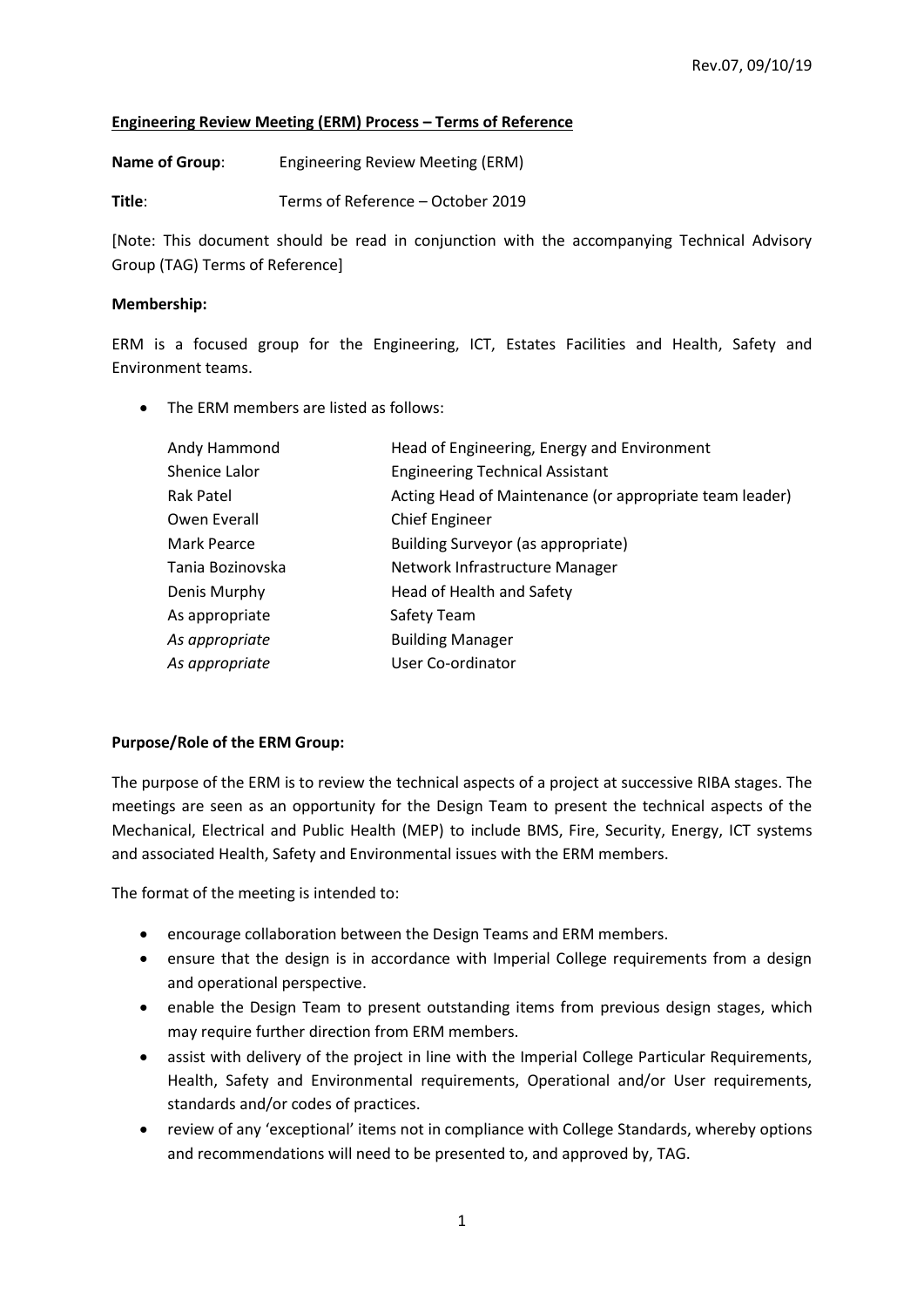• discuss sustainability and energy saving initiatives with regards to MEP services and any subsequent life cycle cost assessments.

# **Accountability:**

- ERM members are responsible for providing technical assurance to TAG, by reviewing the Design Team proposals to validate whether the College Standards have been complied with, and whether particular building and site constraints have been addressed.
- Notwithstanding any comments provided by ERM reviewers, the Design Team shall not in any way be absolved from their responsibilities to fully comply with College Standards, as far as is reasonably practicable.
- The ERM members should also review the design to assess whether design proposals are expected to deliver best value for money to the College (e.g. appropriate supply chain, whole life vs. capital cost considerations and energy efficiency).

### **Review:**

- A combined 'ERM/TAG Comments Tracker' template (ref. example in Appendix A) has been prepared for the ERMs which will document all advice, comments and actions from the meetings and formal reviews of Design Stage Reports.
- The combined 'ERM/TAG Comments Tracker' identifies:
	- ◆ Project Name, Number and Current Project Stage
	- ◆ Ref No.
	- ◆ Issue Raised
	- ◆ Raised By
	- ◆ Raised at RIBA Stage
	- ◆ Date Raised
	- ◆ Actions/Notes
	- ◆ Resolution by
	- ◆ Advice Status
	- Order of Cost Estimate (*where appropriate*)
	- ◆ Approved By
- Project Managers shall ensure that the ERM reviewers' comments and the Design Team's responses are accurately recorded in the 'ERM/TAG Comments Tracker' after each ERM, and shall circulate the Tracker to the ERM members and Design Team for review, before it is then issued to TAG members.

### **Working Methods:**

• The Project Manager shall ensure that all relevant design documents (including Design Stage Reports) are sent to the Engineering Manager and Engineering Technical Assistant (via the Estates Engineering e-mail address [estatesengineeringteam@imperial.ac.uk\)](mailto:estatesengineeringteam@imperial.ac.uk), as well as the other ERM Members, **a minimum of one week** prior to the ERM.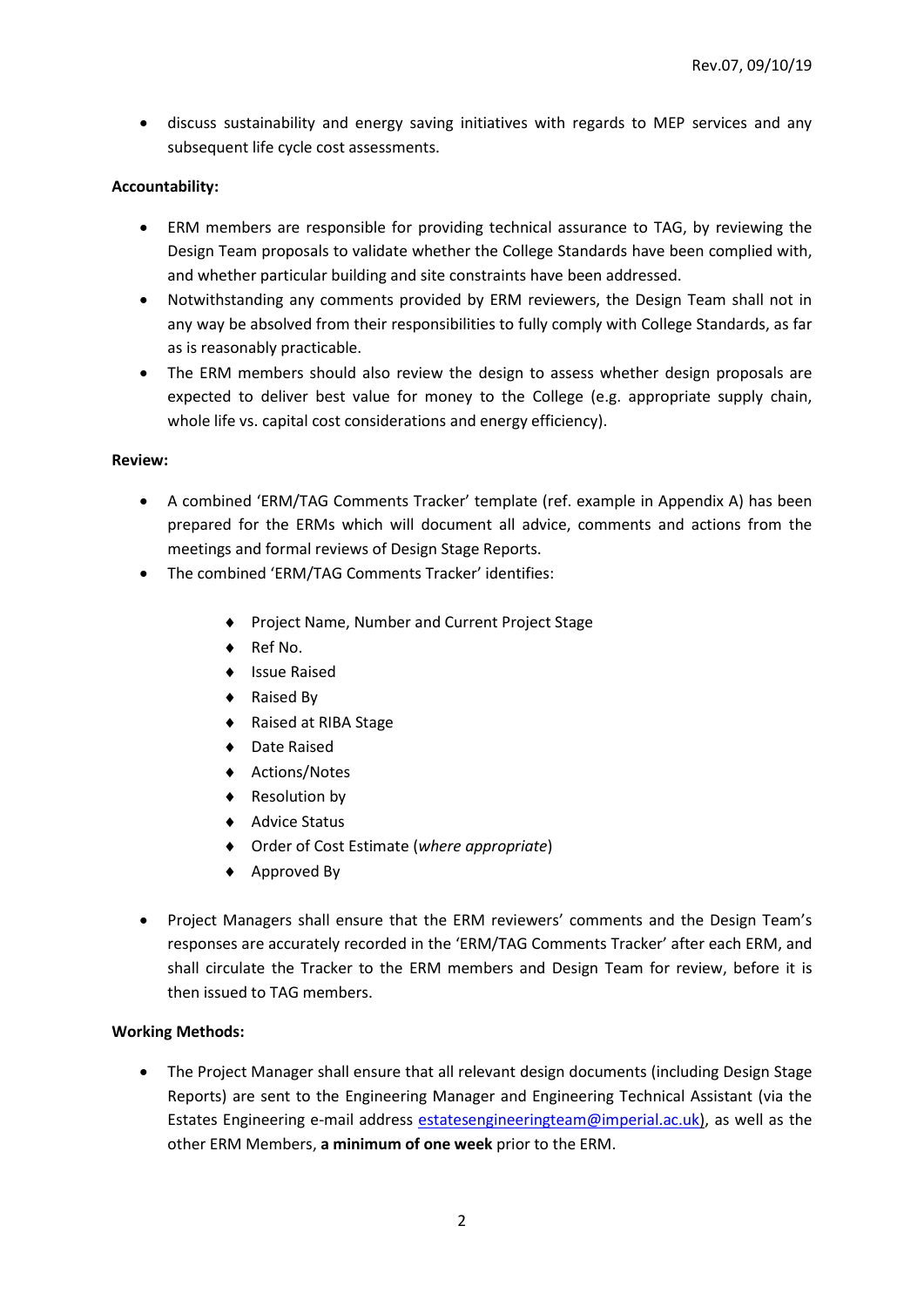- It is expected that ERMs will be aligned with substantial completion of each design stage, and information included in the Design Stage Reports should reflect the appropriate level of detail. Changes made to the design within the week leading up to the ERM can be discussed in the meeting, and documented in the 'ERM/TAG Comments Tracker', where appropriate.
- The ERM reviewers' comments and the Design Team's responses shall be incorporated into the 'ERM/TAG Comments Tracker' and distributed to the TAG members. The Design Team's responses need to clearly set out a strategy for addressing the matters raised and confirm the timescales for doing so.

## **Meetings:**

- At the beginning of each design stage Pre-ERMs should be arranged with the appropriate ERM members which should include the Engineering Team (contactable via the Estates Engineering e-mail address: [estatesengineeringteam@imperial.ac.uk\)](mailto:estatesengineeringteam@imperial.ac.uk), in order to run through initial design philosophies and strategies etc.
- Project Managers shall arrange and attend all ERMs, ensuring that the appropriate ERM members and external Design Team members attend.
- The ERMs shall be held before a TAG meeting is due to take place, on a date to be confirmed by the Project Manager.
- The meeting format is to be agreed with the Design Team, this could comprise a short presentation or the Design Team may prefer to work through specific design items. The Project Manager should issue a timed and discipline driven agenda prior to the meeting. Agenda items shall include the following items, MEP to include BMS, Fire, Security, Health, Safety and Environment, Energy and ICT.
- ERM members are expected to invite the relevant members of their teams to each ERM.
- To review ERM/TAG comments tracker in order to agree the ERM members comments and subsequent design team comments and close out items as appropriate
- For larger or more M&E complex projects a number of ERMs should be arranged in order to work through the design thoroughly.
- Project Managers shall ensure that each RIBA design stage (0-5) has an ERM date planned into the project programme.
- The ERM/TAG Administrator will prepare a 3-month look-ahead schedule of forthcoming ERMs and issue to ERM/TAG members on the last working day of each month, to be followed by meeting invites from the Project Manager.
- To review ERM/TAG comments tracker in order to agree the ERM members comments and subsequent design team comments and close out items as appropriate

# **Sharing of information and resources:**

- To send email identifying report location and tracker for review and comment
- Engineering Team to comment directly onto the ERM/TAG Comments tracker, other ERM Members to issue comments directly to Project Manager.
- Additional comments raised at ERM to be documented onto ERM/TAG comments tracker
- Issues and comments raised should be responded to and closed out when appropriate.
- The ERM/TAG Administrator will set up a dedicated folder on the College SharePoint site for the 'ERM/TAG Comments Tracker', enabling a common point of access to all internal and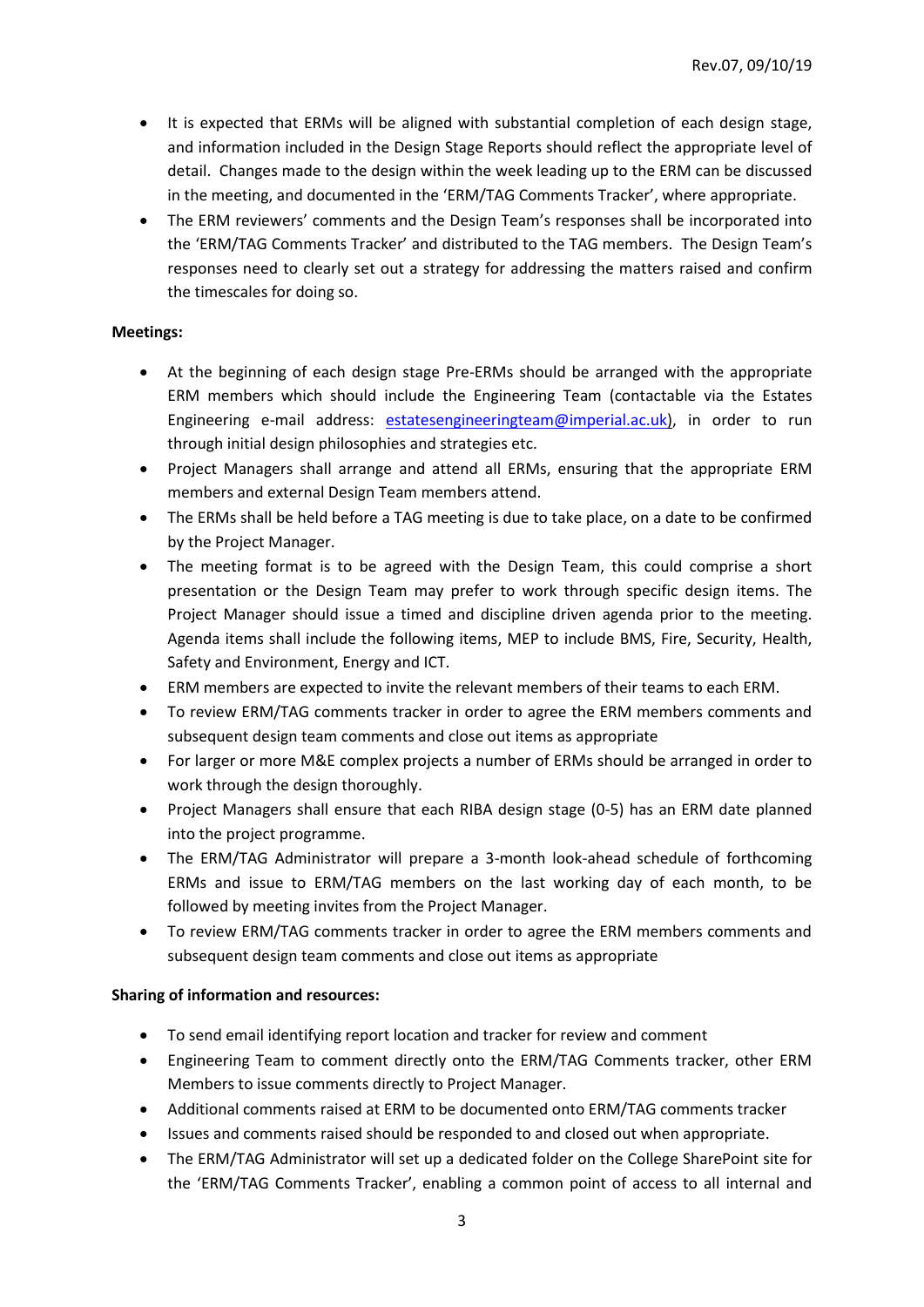external parties. The relevant design documents (including draft and final Design Stage Reports, Exception Reports and relevant drawings) shall also be saved within this folder, with a weblink to be sent to ERM reviewers, for ease of reference. It is noted that Project Managers shall be responsible for also saving final Design Stage Reports into the Estates Development and Project's filing system.

# **Appendices:**

- Appendix A: 'ERM/TAG Comments Tracker' template
- Appendix B: ERM Procedure Flow Chart

### **Definition of terms:**

- **TAG** Technical Advisory Group
- **ERM** Engineering Review Meeting
- **RIBA** Royal Institute of British Architects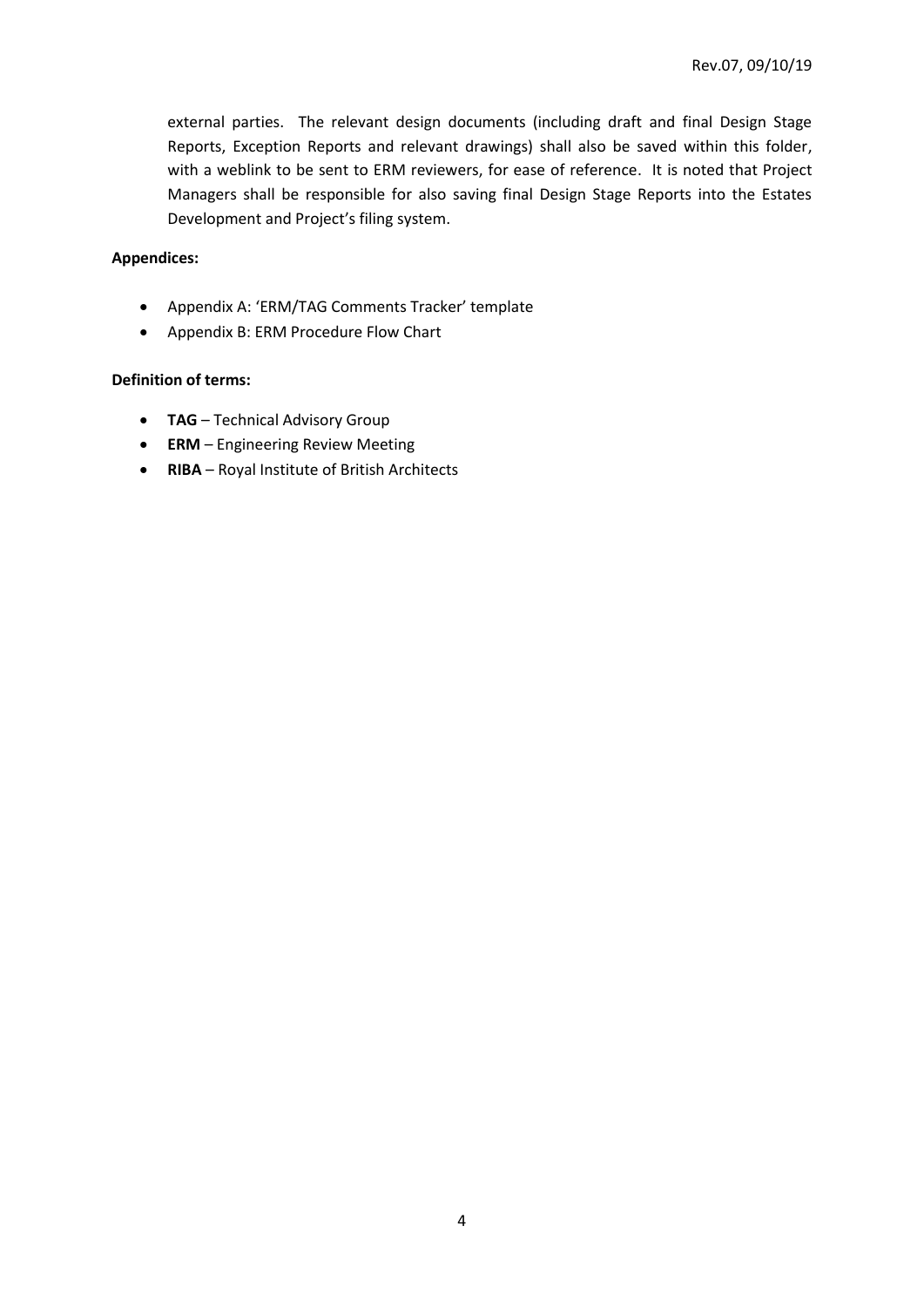# **Appendix A: 'ERM/TAG Comments Tracker' template**

|                         | $\mathsf{A}$ | $\overline{\mathsf{B}}$               | $\overline{C}$ | $\mathsf D$ | E                            | F                  | G | н                           | $\mathbf{I}$                                | $\mathbf{J}$                          | К            |
|-------------------------|--------------|---------------------------------------|----------------|-------------|------------------------------|--------------------|---|-----------------------------|---------------------------------------------|---------------------------------------|--------------|
|                         |              | <sup>1</sup> ERM/TAG Comments Tracker |                |             |                              |                    |   |                             | <b>Advice Status</b>                        |                                       |              |
|                         | Project:     |                                       |                |             | <b>Current Project Stage</b> |                    |   |                             | Generally compliant with College Policy but |                                       |              |
| $\overline{2}$          |              |                                       |                |             |                              |                    |   |                             |                                             | clarification required                |              |
|                         | Project No.  |                                       |                |             |                              |                    |   |                             |                                             | Exceptions to Policy and/or Standards |              |
| $\overline{\mathbf{3}}$ |              |                                       |                |             |                              |                    |   |                             |                                             |                                       |              |
|                         |              |                                       |                |             |                              |                    |   |                             |                                             | Item not approved                     |              |
| $\frac{4}{5}$           |              |                                       |                |             |                              |                    |   |                             |                                             |                                       |              |
|                         |              |                                       |                |             |                              |                    |   |                             |                                             |                                       |              |
|                         | Ref          | Type                                  | Issue raised:  | Raised at   | Raised by: Raised at         |                    |   | Date Raised: Actions/Notes: | Owner:                                      | <b>Status</b>                         | Approved by: |
|                         |              |                                       |                | (ERM/TAG):  |                              | <b>RIBA</b> Stage: |   |                             |                                             | (Open/Closed):                        |              |
|                         |              |                                       |                |             |                              |                    |   |                             |                                             |                                       |              |
|                         |              |                                       |                |             |                              |                    |   |                             |                                             |                                       |              |
|                         |              |                                       |                |             |                              |                    |   |                             |                                             |                                       |              |
|                         |              |                                       |                |             |                              |                    |   |                             |                                             |                                       |              |
|                         |              |                                       |                |             |                              |                    |   |                             |                                             |                                       |              |
|                         |              |                                       |                |             |                              |                    |   |                             |                                             |                                       |              |
|                         |              |                                       |                |             |                              |                    |   |                             |                                             |                                       |              |
|                         |              |                                       |                |             |                              |                    |   |                             |                                             |                                       |              |
|                         |              |                                       |                |             |                              |                    |   |                             |                                             |                                       |              |
|                         |              |                                       |                |             |                              |                    |   |                             |                                             |                                       |              |
|                         |              |                                       |                |             |                              |                    |   |                             |                                             |                                       |              |
|                         |              |                                       |                |             |                              |                    |   |                             |                                             |                                       |              |
|                         |              |                                       |                |             |                              |                    |   |                             |                                             |                                       |              |
|                         |              |                                       |                |             |                              |                    |   |                             |                                             |                                       |              |
|                         |              |                                       |                |             |                              |                    |   |                             |                                             |                                       |              |
|                         |              |                                       |                |             |                              |                    |   |                             |                                             |                                       |              |
|                         |              |                                       |                |             |                              |                    |   |                             |                                             |                                       |              |
|                         |              |                                       |                |             |                              |                    |   |                             |                                             |                                       |              |
|                         |              |                                       |                |             |                              |                    |   |                             |                                             |                                       |              |
|                         |              |                                       |                |             |                              |                    |   |                             |                                             |                                       |              |
|                         |              |                                       |                |             |                              |                    |   |                             |                                             |                                       |              |
|                         |              |                                       |                |             |                              |                    |   |                             |                                             |                                       |              |
|                         |              |                                       |                |             |                              |                    |   |                             |                                             |                                       |              |
|                         |              |                                       |                |             |                              |                    |   |                             |                                             |                                       |              |
|                         |              |                                       |                |             |                              |                    |   |                             |                                             |                                       |              |
|                         |              |                                       |                |             |                              |                    |   |                             |                                             |                                       |              |
|                         |              |                                       |                |             |                              |                    |   |                             |                                             |                                       |              |
|                         |              |                                       |                |             |                              |                    |   |                             |                                             |                                       |              |
|                         |              |                                       |                |             |                              |                    |   |                             |                                             |                                       |              |
|                         |              |                                       |                |             |                              |                    |   |                             |                                             |                                       |              |
|                         |              |                                       |                |             |                              |                    |   |                             |                                             |                                       |              |
|                         |              |                                       |                |             |                              |                    |   |                             |                                             |                                       |              |
|                         |              |                                       |                |             |                              |                    |   |                             |                                             |                                       |              |
|                         |              |                                       |                |             |                              |                    |   |                             |                                             |                                       |              |
|                         |              |                                       |                |             |                              |                    |   |                             |                                             |                                       |              |
|                         |              |                                       |                |             |                              |                    |   |                             |                                             |                                       |              |
|                         |              |                                       |                |             |                              |                    |   |                             |                                             |                                       |              |
|                         |              |                                       |                |             |                              |                    |   |                             |                                             |                                       |              |
|                         |              |                                       |                |             |                              |                    |   |                             |                                             |                                       |              |
|                         |              |                                       |                |             |                              |                    |   |                             |                                             |                                       |              |
|                         |              |                                       |                |             |                              |                    |   |                             |                                             |                                       |              |
|                         |              |                                       |                |             |                              |                    |   |                             |                                             |                                       |              |
|                         |              |                                       |                |             |                              |                    |   |                             |                                             |                                       |              |

ERM TAG Comments Tracker

 $1$  of  $1\,$ 

26/01/2016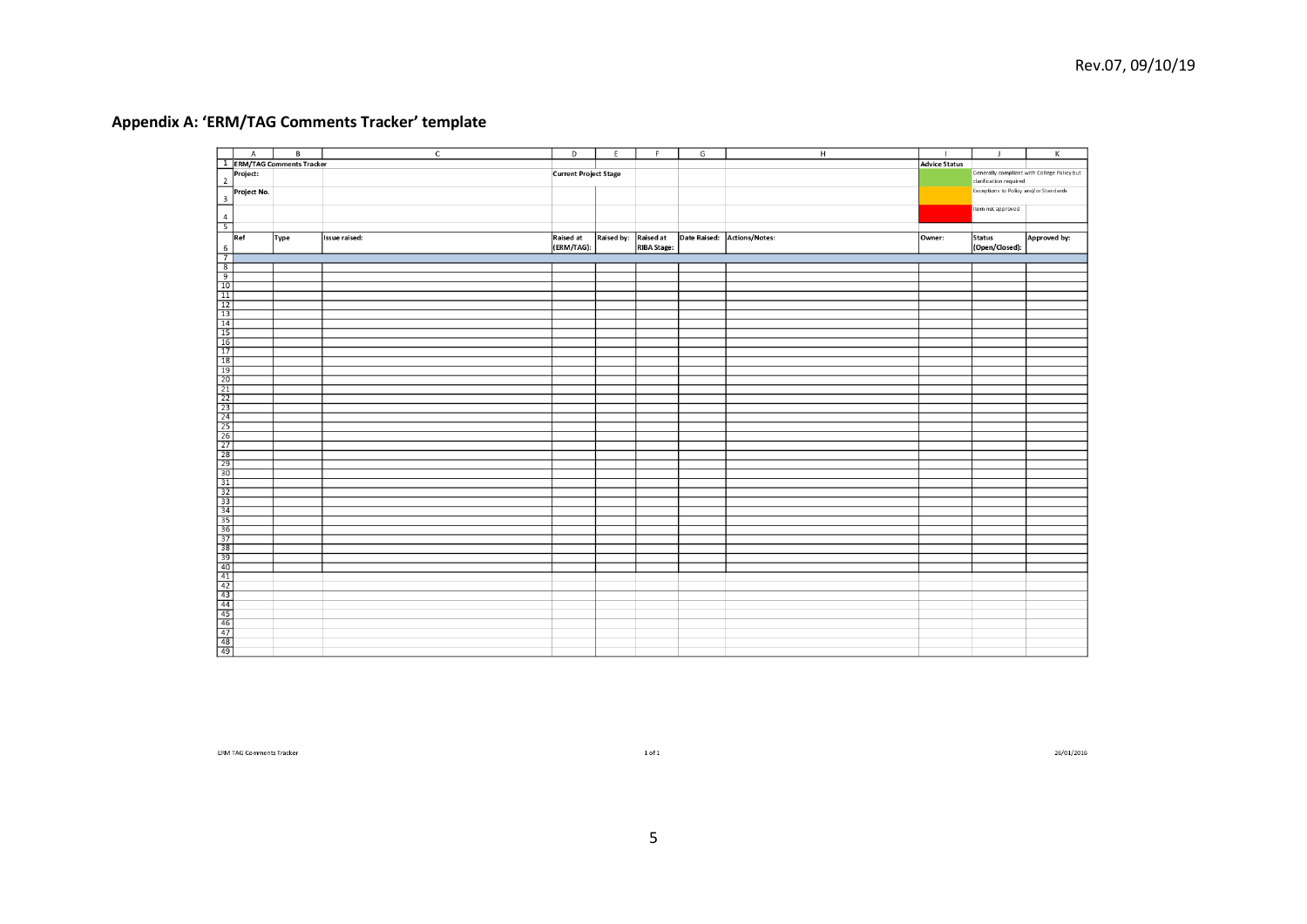**Appendix B: Procedure Flow Chart**